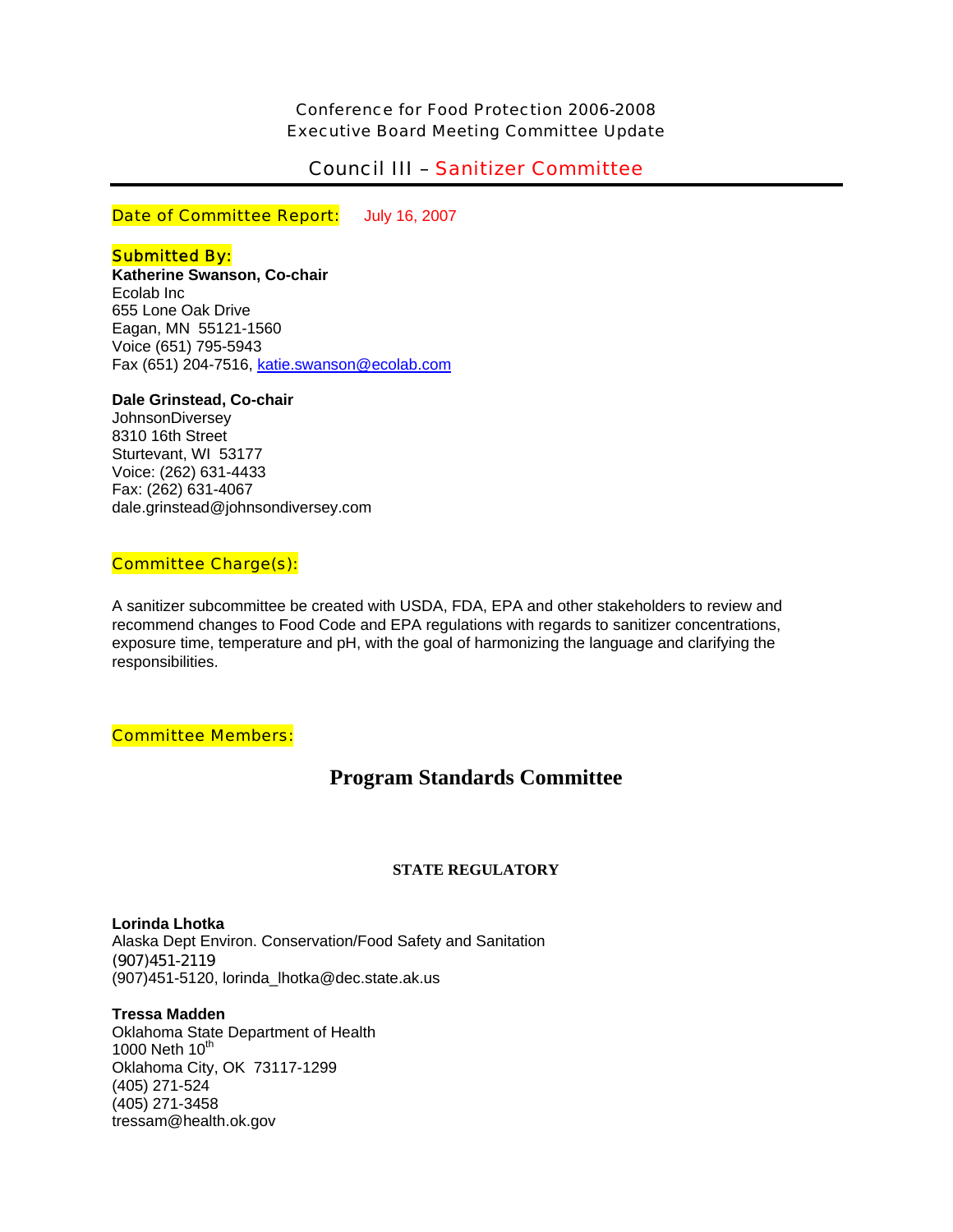## **LOCAL REGULATORY**

# **FEDERAL AGENCIES**

# **Kevin Smith**

Acting Director, Retail Food and Cooperative Programs Coordination Staff Center for Food Safety and Applied Nutrition Food and Drug Administration 5100 Paint Branch Parkway College Park, MD 20740 301-436-2149 (phone) 301-436-2672 (fax) kevin.smith@fda.hhs.gov

#### **Mark Hepp**

USFDA/CFSAN Voice: 301-436-1203 Fax: 301-436-2965 mark.hepp@fda.hhs.gov

### **William Jones**

USDA/Labeling & Consumer Protection, Voice: 202-205-0623

### **William Shaw**

USDA/Technical Analysis Voice 202-205-0695

# **Tajah L. Blackburn**

Lieutenant, U.S. Public Health Service U.S. Environmental Protection Agency Office of Pesticide Programs/Antimicrobials Division 2777 South Crystal Drive, Mailcode: 7510P Arlington, VA 22202 blackburn.tajah@epa.gov (703) 308-0372 (office) (703) 305-5620

# **Michele E. Wingfield, Chief**

Product Science Branch Antimicrobials Division (7510P) Office of Pesticide Programs Environmental Protection Agency 1200 Pennsylvania Avenue N.W. Washington, D.C. 20640 Ph. 703-308-6349 Fax. 703-305-5620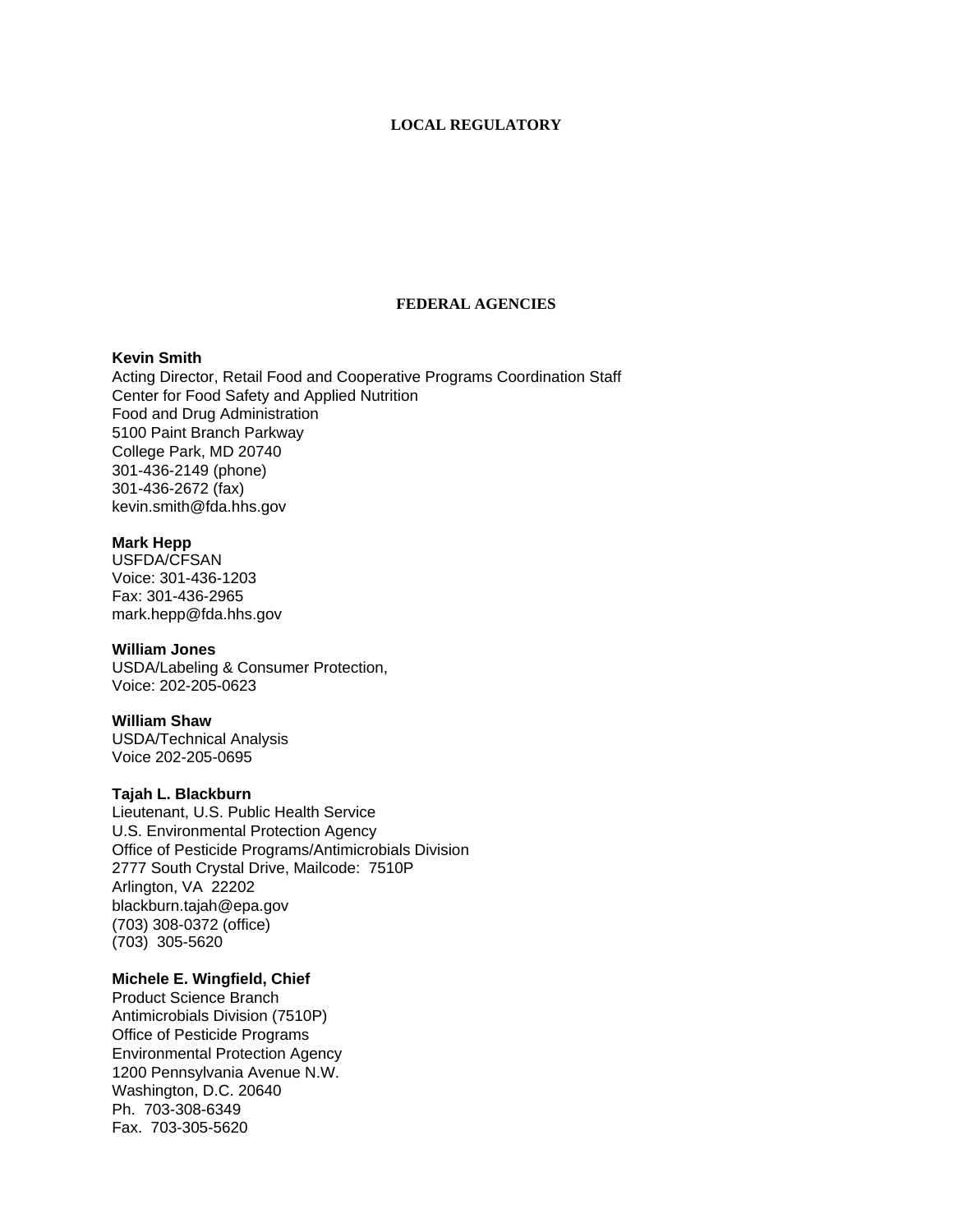#### **PROFESSIONAL ASSOCIATION**

### **Donna M. Garren**

National Restaurant Association 1200 Seventeenth St. NW Washington, DC 20036-3097 Voice: (202) 331-5986 Fax(202) 973-3671 dgarren@dineout.org

#### **INDUSTRY - RETAIL FOOD SERVICE**

### **Rick Barney**

Sweetbay Supermarkets 3801 Sugar Palm Drive Tampa, FL 33619 813.620.1139 X332 Fax: 813.626.9550 rabarney@sweetbaysupermarket.com

# **Mahipal Kunduru**

Group Director Consumer Protection Department Safeway Inc 6220 Stoneridge Mall Road Pleasanton, CA 94588 Voice: 925-226-9393 Fax: 925-226-9940 Mahipal.kunduru@safeway.com

#### **Redder, Joan**

KFC 1900 Colonel Sanders Lane Louisville, KY 40213 Voice: (502) 874-8174 Fax: (540) 951-3191 joan.redder@yum.com

# Academia

### **Larry Beuchat**

University of Georgia 1109 Experiment Street, Griffin GA, 30223-1797 (770)412-4740 (770)229-3216 [lbeauchat@uga.edu](mailto:lbeauchat@uga.edu)

#### **Don Schaffner**

Rutgers University 65 Dudley Rd New Brunswick NJ 08901-8520